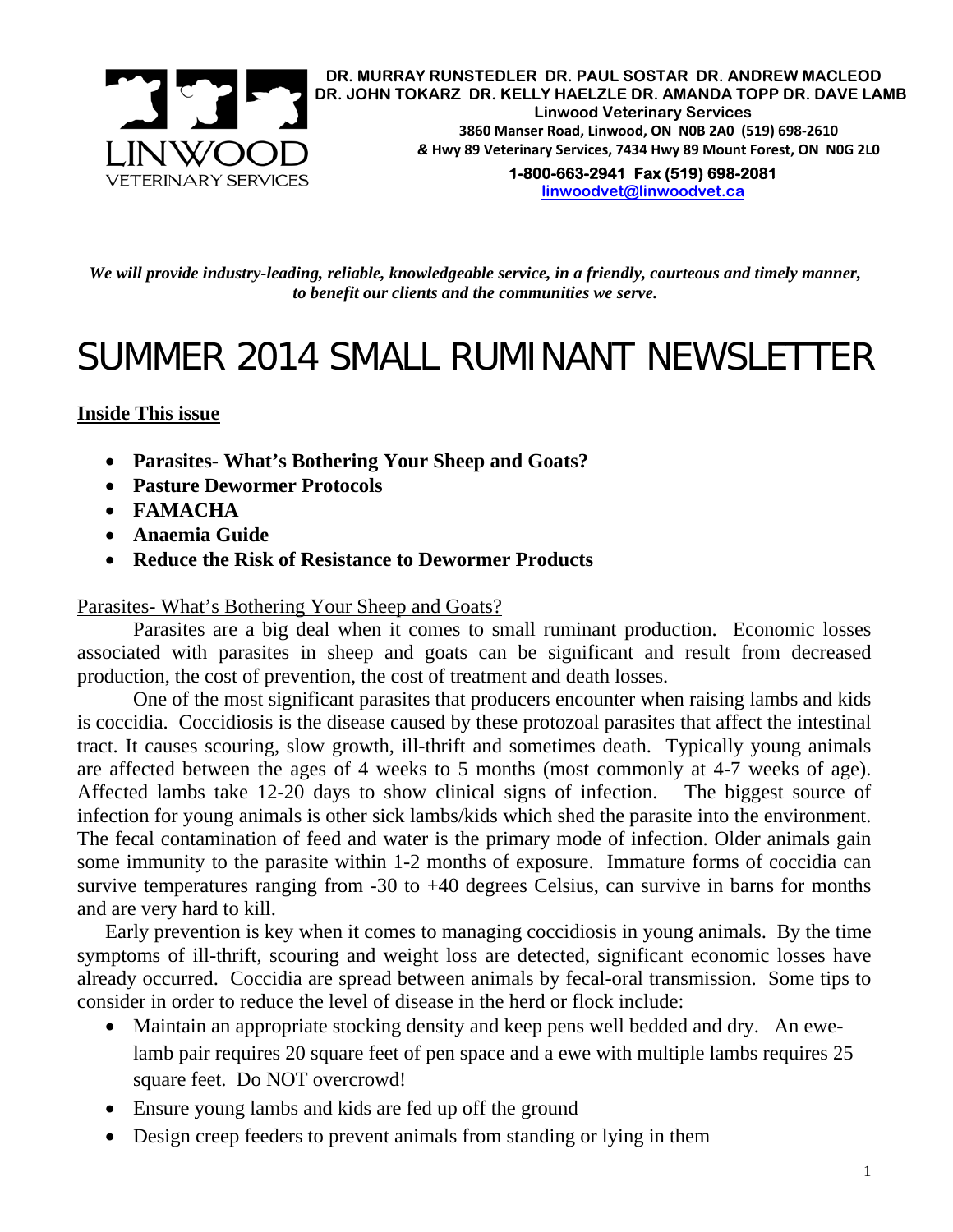Traditionally, many producers have also incorporated a coccidiostat (medication) into creep feed to help prevent coccidiosis. Some examples include Lasalosid (Bovatec) or Decoquinate (Deccox).

It can be difficult to ensure that all animals are receiving adequate levels of medication as intakes can be variable at that age. A new product has just been licensed for the "prevention of clinical signs and reduction of shedding of coccidia" in sheep called **Baycox**. It is used as an alternative to a coccidiostat in the feed. Baycox works to kill all stages of coccidia. It is given as a single oral dose and it is important that all lambs in a group must be treated at the same time. The target time for treatment is after lambs have been exposed to the organism but before they show clinical signs of disease. On most farms, this will be around 21 days of age. Baycox is not licensed for use in lactating sheep and has a 48 day meat withdrawal. In goats, this product can be used under veterinarian supervision off-label at the same rate as in sheep but with a longer meat withdrawal (70 days). To find out if Baycox is right for use in your herd or flock, ask your veterinarian for details on use and dosage.

## Pasture Deworming Protocols

With summer just around the corner and sheep and goats out on pasture, it is important to evaluate deworming programs for your flock or herd.

One roundworm that is of particular importance in the summer is Haemonchus contortus, also known as the **Barberpole worm**. This worm feeds on blood from the abomasum of small ruminants and has a tremendous ability to lay eggs. In affected animals, severe blood loss occurs. Sheep and goats can appear depressed, weak, have very pale mucous membranes, lose body condition and can even die (seemingly) suddenly if the burden of worms is high enough. Severe disease is typically seen in July and August. Other types of worms can contribute to loss of body condition and cause ill-thrift as well, but generally do not kill the affected animals as is seen with the Barberpole worm.

Resistance to de-worming products is becoming a serious concern for sheep and goat producers, especially in regard to the Barberpole worm. Some reasons why we are seeing this resistance develop include:

- Frequent treatments  $(>\frac{3}{year})$  or over treatment
- Treating animals and moving them immediately to clean pasture
- Under-dosing
- Treating too early in the grazing season
- Treating all animals in the herd at the same time

Parasite burdens are not equally distributed among all animals. In any given flock or herd, approximately 20-30% of animals carry 70-80% of the worm burden. Therefore, selective treatment of the heavy shedders is preferable to whole flock treatment. To determine the level of infection in a flock, fecal samples should be taken 2-3 weeks after lambing, at pasture turn-out or when relocating onto contaminated pasture. Unless the size of the flock/herd is small, however, it is not economical to perform individual fecal egg counts on all animals to determine which are heavy shedders. Instead, producers are encouraged to use **FAMACHA** . FAMACHA- What is it?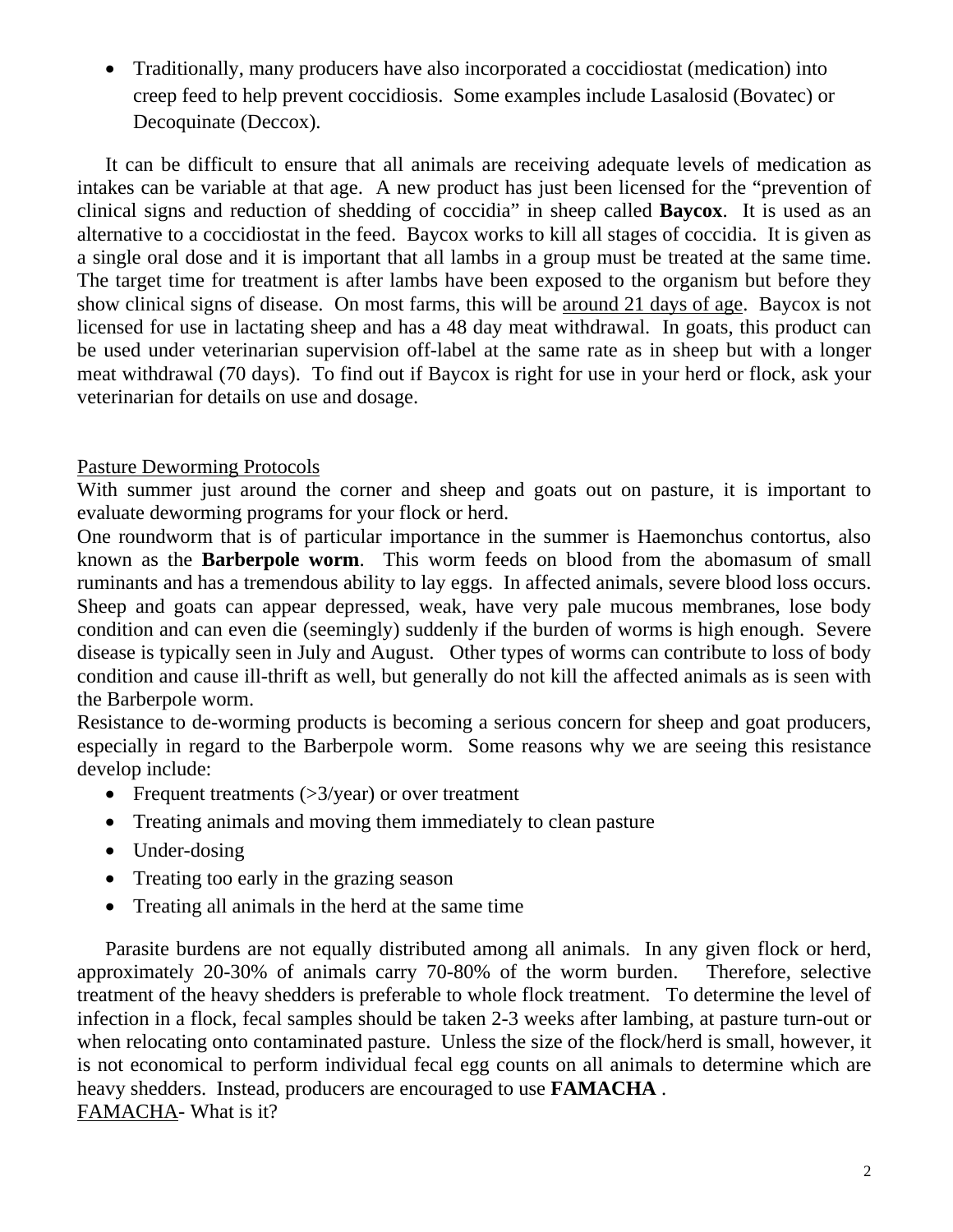FAMACHA is a method of detecting anaemia (blood loss) caused by Haemonchus in sheep and goats based on the colour of their mucous membranes. A colour guide chart allows producers to assess the colour inside the lower eyelid and rate it a 1-5. Animals that are assigned a "4" or "5" rating are those that require treatment immediately and other animals may be monitored. It is important to keep records of treatments for Haemonchus. Those animals that require more frequent treatments should be culled. Be sure to ask your herd veterinarian for information and training on how to use the FAMACHA chart to make treatment decisions for your sheep and goats on pasture.